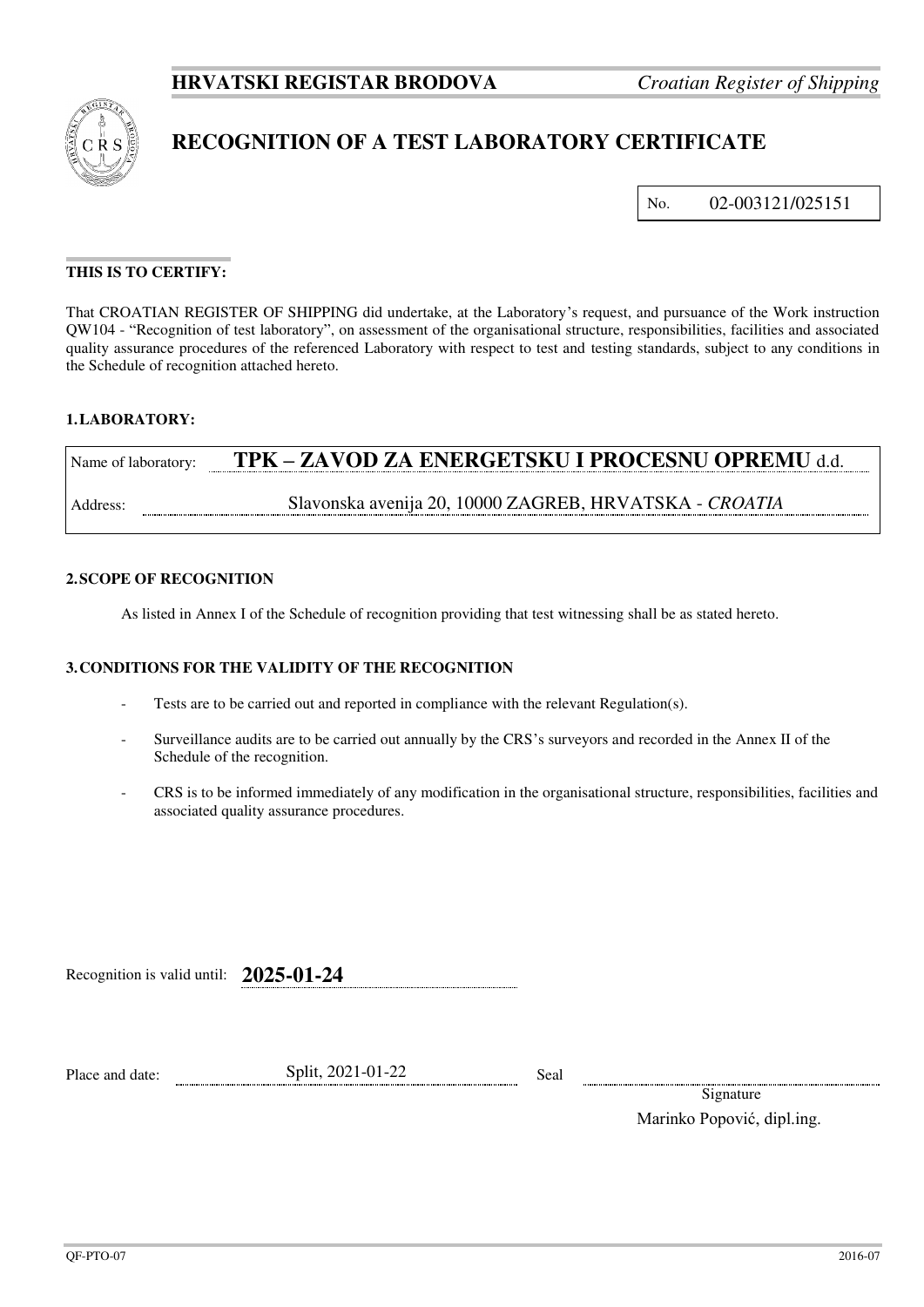# **SCHEDULE OF RECOGNITION**

Annex I to Certificate No: <br>No. 02-003121/025151

| Item<br>No. | Test method                                                                                                                            | Regulation         | Test standards<br>(latest edition)                                                                                                                                                                                                                                                                                                                                                                     | Test witnessing<br>mode (see note) | Comments |
|-------------|----------------------------------------------------------------------------------------------------------------------------------------|--------------------|--------------------------------------------------------------------------------------------------------------------------------------------------------------------------------------------------------------------------------------------------------------------------------------------------------------------------------------------------------------------------------------------------------|------------------------------------|----------|
| 1.          | Mehanička i tehnološka ispitivanja<br>materijala<br>Mechanical and technological testings<br>of materials                              | CRS Rules Part 25. | EN ISO 6892-1<br>EN ISO 6892-2<br><b>EN ISO 148-1</b><br>EN ISO 6506-1<br>EN ISO 6507-1<br><b>ASTM A1038-1</b><br><b>EN ISO 7438</b><br>ISO 8492<br>HRN EN ISO 8495<br>HRN EN ISO 8493<br><b>EN ISO-898-1</b><br><b>EN ISO-898-2</b><br><b>EN ISO 4136</b><br><b>EN ISO 5178</b><br><b>EN ISO 9016</b><br><b>EN ISO 9017</b><br>EN ISO 9015-1<br>EN ISO 9015-2<br><b>EN ISO 5173</b><br>EN ISO 5173/A1 | (1)                                |          |
| 2.          | Metalografska analiza metala i<br>zavarenih spojeva<br>Metallographic analysis of metals and<br>welded joints                          | CRS Rules Part 25. | ISO 3057<br>HRN EN ISO 643<br><b>ASTM E112-13</b><br><b>HRN EN 10247</b><br><b>ASTM E45-13</b><br><b>EN ISO 945-1</b><br><b>EN ISO 17639</b><br><b>EN ISO 8249</b>                                                                                                                                                                                                                                     | (2)                                |          |
| 3.          | Kemijsko ispitivanje metala<br>Chemical testing of metals                                                                              | CRS Rules Part 25. | <b>ASTM E322-12</b><br><b>ASTM E572-12</b>                                                                                                                                                                                                                                                                                                                                                             | (2)                                |          |
| 4.          | Ispitivanje metala i zavarenih<br>spojeva, metodama bez razaranja<br>Testing of metals and welded joints by<br>non-destructive methods | CRS Rules Part 1.  | <b>HRN EN ISO 23277</b><br>EN ISO 17636-1<br><b>HRN EN ISO 17640</b><br>HRN EN ISO 17638<br><b>HRN EN ISO 17637</b><br>ASME BPVC, Sec.V,<br>Art.23<br><b>EN ISO 23277</b><br>EN ISO 10863<br><b>EN ISO 13588</b><br>EN ISO 14730-1<br>ASME BPVC, Sec.V,<br>Art.2<br>ASME BPVC, Sec.VIII,<br>Div I, App.4, Part UW-51,<br>UW-52                                                                         | (2)                                |          |

Note:

(1) Except otherwise agreed upon, the CRS witnessing is compulsory for every test.

(2) First test and one per 4 years.

(3) CRS witnessing is not compulsory.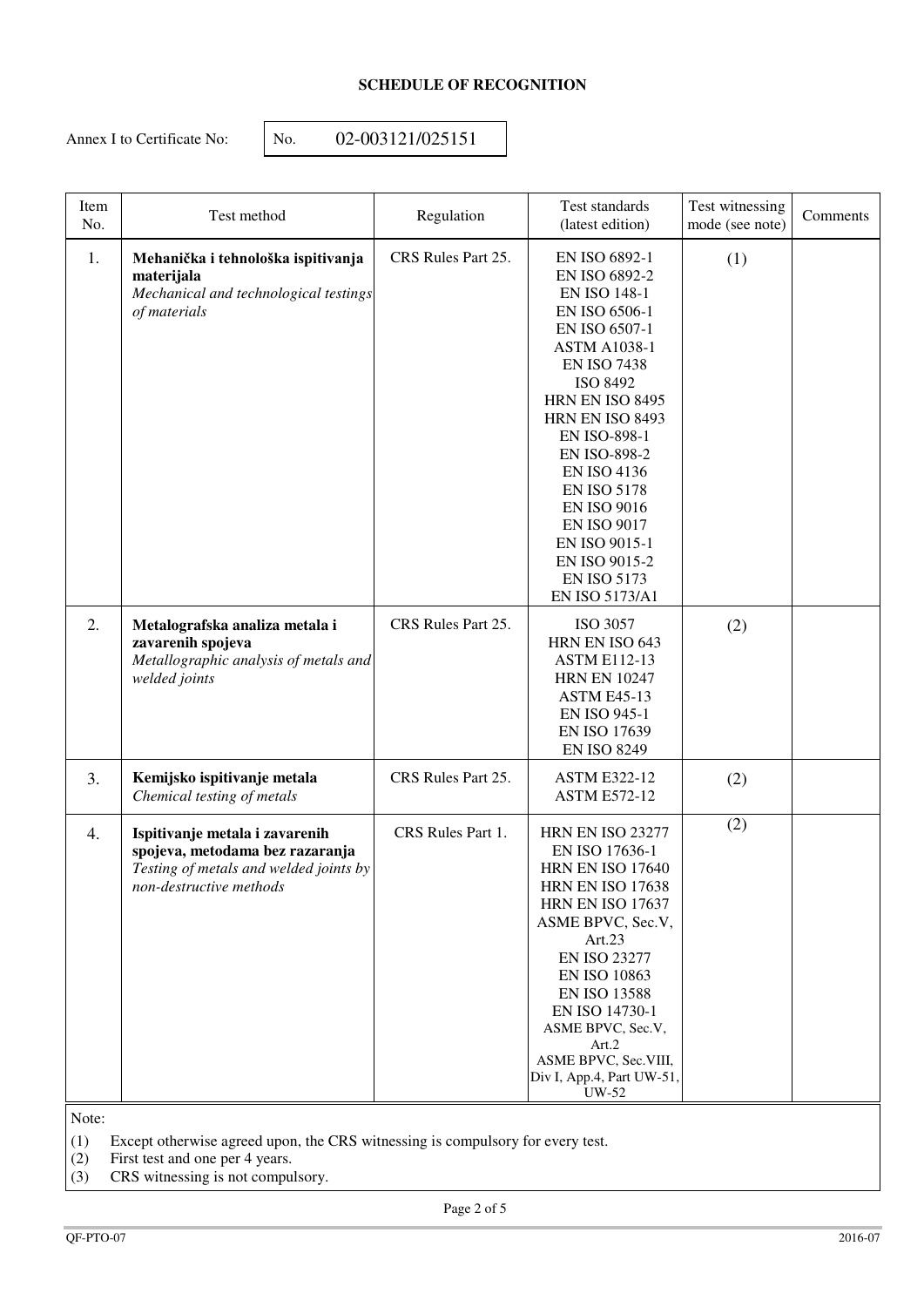|    |                                                                                                                                                                                                                         |                    | ASME BPVC, Sec.VIII,<br>Div I, App.8<br>EN 12681<br>ANSI/ASME 31.3, Ch<br>VI, Par. 344.4<br>ASME BPVC, Sec.V,<br>Art.7<br>ASME BPVC, Sec.VIII,<br>Div I, App.6<br>EN 10160<br>ANSI/ASME B31.3, Ch<br>VI, Par. 344.3<br>ASME BPVC, Sec.VIII,<br>Div $1,$ App.6<br><b>ANSI/ASME</b><br>B31.3:2014, Ch VII,<br>Par. 344.3<br>ASME BPVC, Sec.V,<br>Art.4, Mand.App. III<br><b>HRN EN 1593</b><br>ASME BPVC, Sec.V,<br>Art.10, App. II<br><b>API 650</b><br>EN 10160<br><b>DIN 55670-A</b> |     |  |
|----|-------------------------------------------------------------------------------------------------------------------------------------------------------------------------------------------------------------------------|--------------------|---------------------------------------------------------------------------------------------------------------------------------------------------------------------------------------------------------------------------------------------------------------------------------------------------------------------------------------------------------------------------------------------------------------------------------------------------------------------------------------|-----|--|
| 5. | Ispitivanje stručne sposobnosti<br>zavarivača<br>Testing of welders ability                                                                                                                                             | CRS Rules Part 26. | <b>EN ISO 16809</b><br>EN 12681<br><b>HRN EN ISO 14732</b><br>API 1104<br>EN ISO 9606-1<br>EN ISO 9606-2                                                                                                                                                                                                                                                                                                                                                                              | (2) |  |
| 6. | Ispitivanje kvalitete zavarenih<br>spojeva i dodatnih materijala za<br>zavarivanje, te ispitivanje<br>zavarljivosti<br>Testing of quality of welded joints and<br>consumables for welding and testing<br>of weldability | CRS Rules Part 26. | <b>ASME Sec.IX</b>                                                                                                                                                                                                                                                                                                                                                                                                                                                                    | (3) |  |
| 7. | Izrada tehnoloških procesa za<br>proizvodnju zavarenih konstrukcija<br>Elaboration of technological<br>processes for manufacture of welded<br>structures                                                                | CRS Rules Part 26. |                                                                                                                                                                                                                                                                                                                                                                                                                                                                                       | (3) |  |
| 8. | Ekspertize havarija na brodskim<br>glavnim i pomoćnim kotlovima i<br>spremnicima<br>Expertise of damages on ship's main<br>and auxiliary boilers and vessels                                                            | CRS Rules Part 1.  |                                                                                                                                                                                                                                                                                                                                                                                                                                                                                       | (3) |  |

Note:

- (1) Except otherwise agreed upon, the CRS witnessing is compulsory for every test. (1) Except otherwise agreed upon, the (2) First test and one per 4 years.<br>(3) CRS witnessing is not compulsory.
- (2) First test and one per 4 years.
-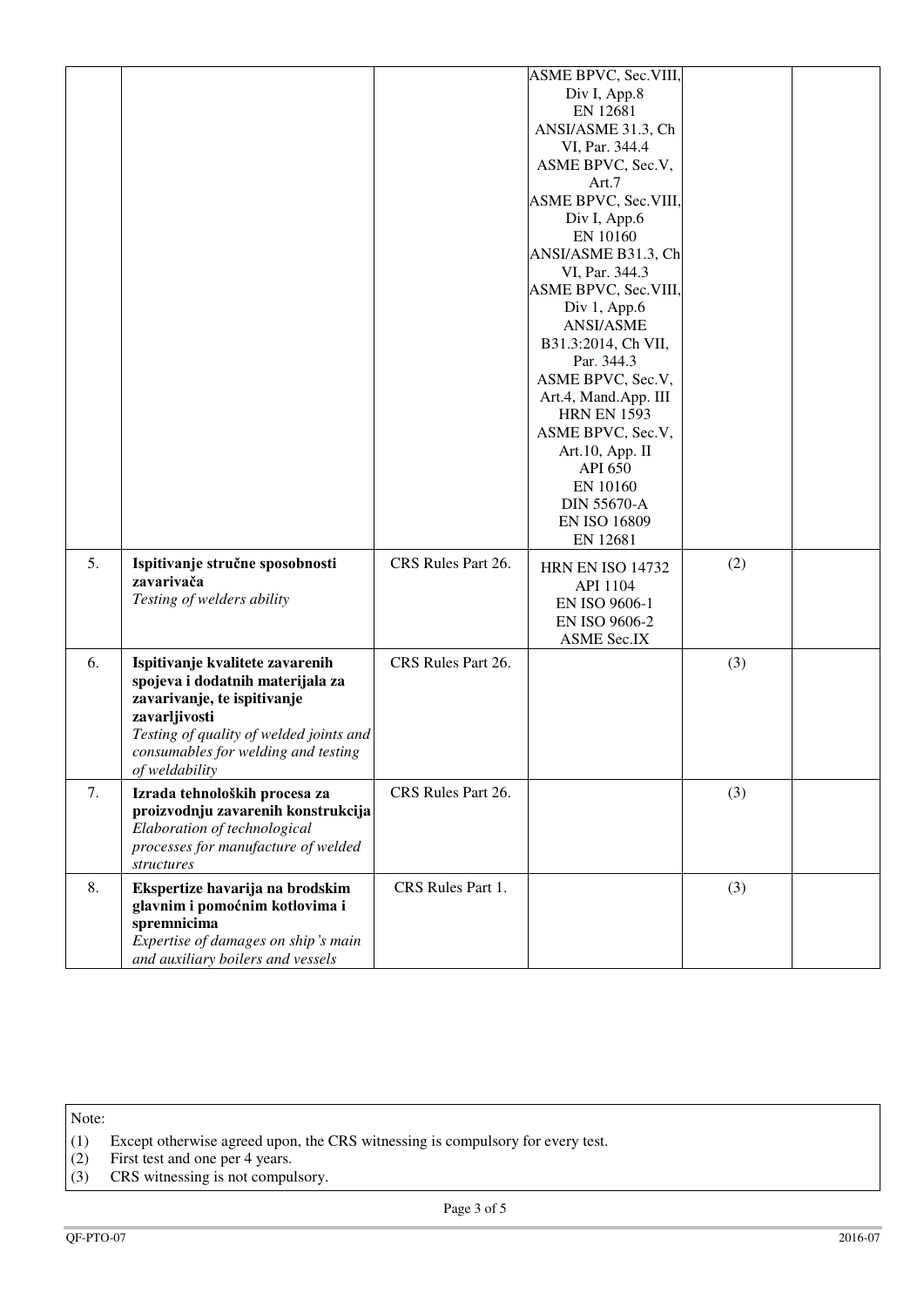| 9.  | Ekspertize materijala i zavarenih<br>spojeva na kotlovima i spremnicima<br>nakon dugotrajne eksploatacije, s<br>procjenom preostalog vijeka<br>trajanja<br>Expertise of materials and welded<br>joints on boilers and vessels upon<br>long-time exploitation with estimation<br>of the remaining duration life | CRS Rules Part 1.                       |                                                                                                                | (3) |  |
|-----|----------------------------------------------------------------------------------------------------------------------------------------------------------------------------------------------------------------------------------------------------------------------------------------------------------------|-----------------------------------------|----------------------------------------------------------------------------------------------------------------|-----|--|
| 10. | Vizualna kontrola nepristupačnih<br>dijelova objekta (endoskopija)<br>Remote visual inspection (endoscopy)                                                                                                                                                                                                     | CRS Rules Part 1.                       |                                                                                                                | (3) |  |
| 11. | Ispitivanje antikorozijske zaštite<br>Testing of anticorrosive protection                                                                                                                                                                                                                                      | CRS Rules Part 1.<br>CRS Rules Part 24. | <b>EN ISO 2178</b><br><b>EN ISO 8502-4</b><br><b>ASTM D4417-19</b><br><b>EN ISO 2409</b><br><b>EN ISO 2808</b> | (3) |  |

Note:

<sup>(1)</sup> Except otherwise agreed upon, the CRS witnessing is compulsory for every test. (1) Except otherwise agreed upon, the (2) First test and one per 4 years.<br>(3) CRS witnessing is not compulsory.

<sup>(2)</sup> First test and one per 4 years.